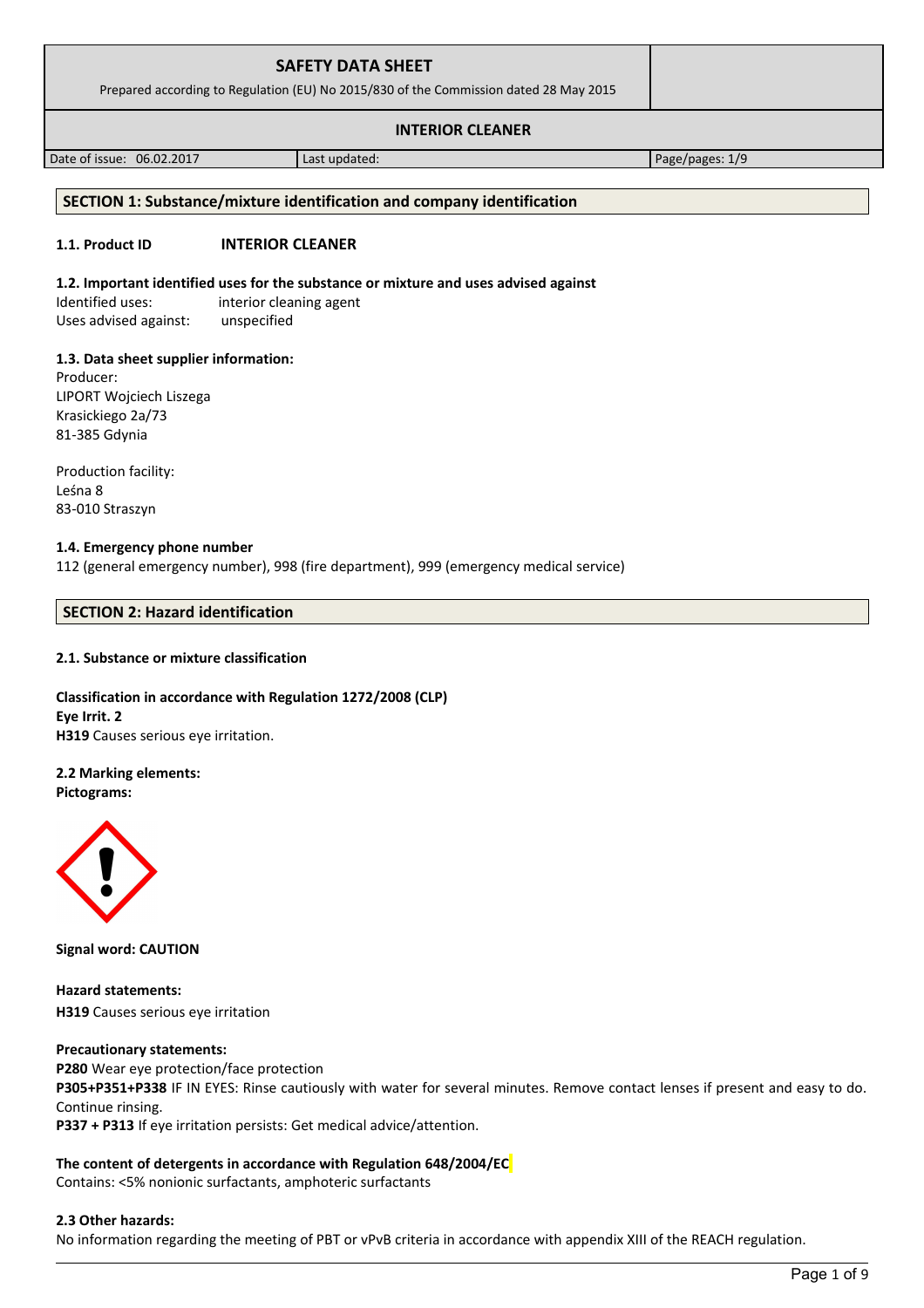| <b>SAFETY DATA SHEET</b><br>Prepared according to Regulation (EU) No 2015/830 of the Commission dated 28 May 2015 |  |
|-------------------------------------------------------------------------------------------------------------------|--|
| <b>INTERIOR CLEANER</b>                                                                                           |  |

Date of issue: 06.02.2017 ast updated: Page/pages: 2/9

No appropriate research has been carried out on this product.

# **SECTION 3: Composition/component information**

#### **3.1. Substances**

Not applicable

# **3.2. Mixtures**

Dangerous components:

|                                                                                                                                                                                                                                           |                 |                              | <b>CLP</b> classification      |  |
|-------------------------------------------------------------------------------------------------------------------------------------------------------------------------------------------------------------------------------------------|-----------------|------------------------------|--------------------------------|--|
| <b>Product ID</b>                                                                                                                                                                                                                         | Quantity<br>[%] | <b>Hazard classification</b> | <b>Hazard statements codes</b> |  |
| 1-Butoxy-2-propanol<br>CAS number: 29387-86-8<br>EC number: 249-598-7<br>Index number: -<br>REACH registration number: the substance<br>is subject to the transitional period<br>regulations                                              | $2.5 - 5$       | Eye Irrit.2<br>Skin Irrit.2  | H319<br>H315                   |  |
| Beta-alanine, N-(2-carboxyethyl)-N-<br>dodecyl-, monosodium salt<br>CAS number: 14960-06-6<br>EC number: 290-476-8<br>Index number: -<br>REACH registration number: the substance<br>is subject to the transitional period<br>regulations | $0 - 2.5$       | Eye Irrit.2                  | H319                           |  |
| Primary alcohol ethoxylate<br>EC number: -<br>Index number: -<br>REACH registration number: the substance<br>is subject to the transitional period<br>regulations                                                                         | $0 - 2.5$       | Acute Tox.4<br>Eye Dam.1     | H302<br>H318                   |  |

The full meaning of hazard statements has been given in section 16.

# **SECTION 4: First aid measures**

# **4.1. Description of first aid measures**

# **Routes of exposure:**

Inhalation, ingestion, skin and eye contact.

**Inhalation:**

Take the affected person out into fresh air. Place in a comfortable position. Ensure peace and protect against heat loss. Provide medical assistance if necessary.

# **Consumption:**

Rinse mouth with water, drink 2-3 cups of water, consult a doctor. Do not induce vomiting. If unconscious do not give anything by mouth.

Transport the affected person to hospital if necessary. Ensure peace, place in a lying position and protect against heat loss. **Eye contact:**

Remove any contact lenses if possible.

Flush with plenty of lukewarm water for 10–15 minutes with eyelids wide open. Place the upper eyelid on the lower eyelid from time to time. Cover the eyes with a compress.

Provide ophthalmologist assistance if necessary.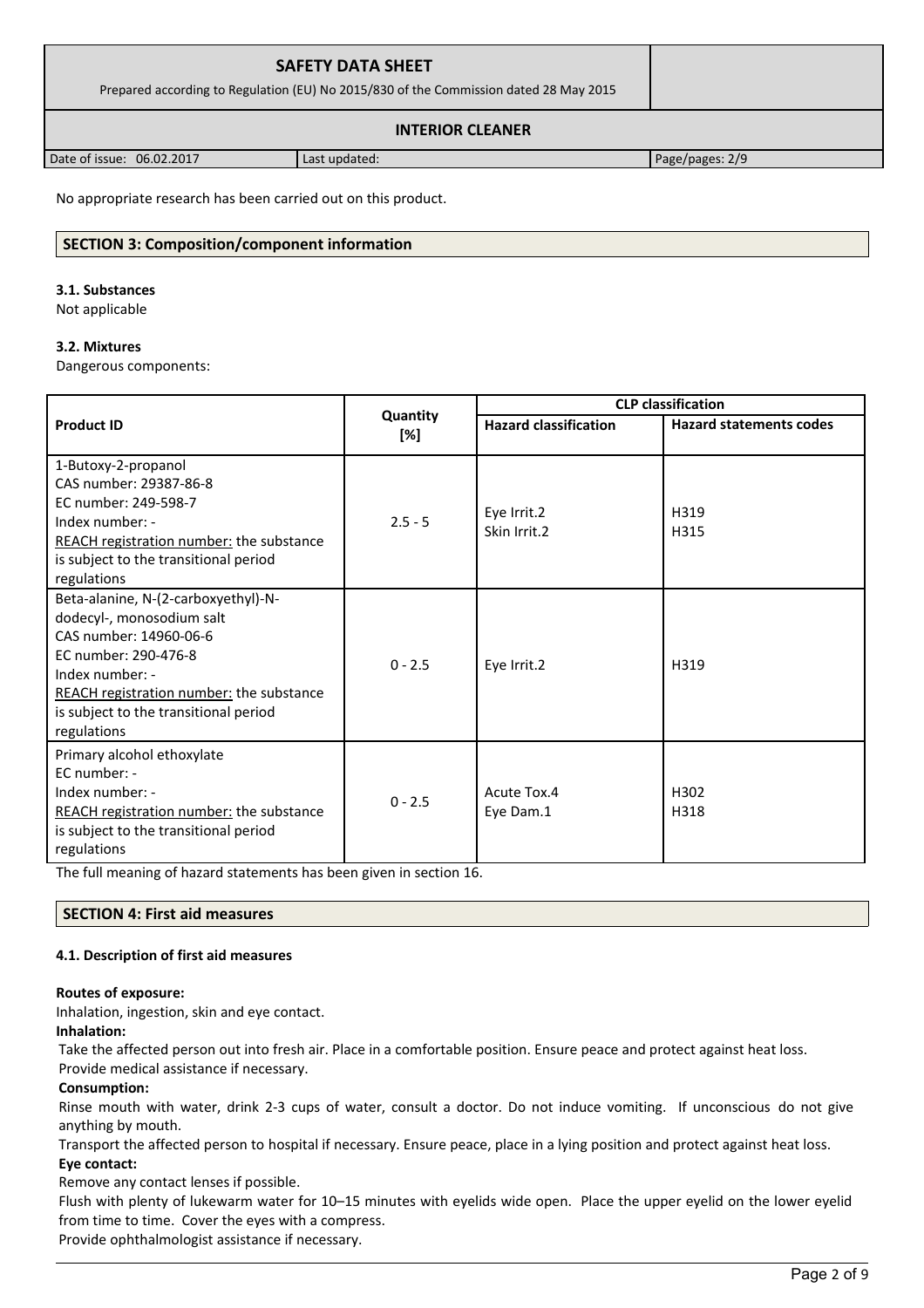| <b>SAFETY DATA SHEET</b><br>Prepared according to Regulation (EU) No 2015/830 of the Commission dated 28 May 2015 |               |                   |
|-------------------------------------------------------------------------------------------------------------------|---------------|-------------------|
|                                                                                                                   |               |                   |
| Date of issue: 06.02.2017                                                                                         | Last updated: | Page/pages: $3/9$ |

### **Skin contact:**

Take off the contaminated clothes and shoes.

Wash the contaminated skin with plenty of water and then with water containing mild soap.

Seek medical attention if skin irritation persists.

# **4.2. Most important symptoms and effects, both acute and delayed**

No further data available.

# **4.3. Indication of any immediate medical attention and special treatment needed**

The course of action is decided on by a medical doctor, based on an examination of the person affected.

# **SECTION 5: Fire emergency procedure**

# **5.1. Extinguishing agents:**

**Suitable extinguishing agents:** alcohol-resistant foam or dry extinguishing agents, carbon dioxide extinguishers, sand, soil, water aerosol. Choose extinguishing agents based on the conditions of the environment. **Unsuitable extinguishing agents:** High volume water jet.

# **5.2. Special threats related to the substance or mixture**

In case of fire, high temperatures cause a release of hazardous decomposition products that contain carbon monoxides.

# **5.3. Information for the fire department**

Spray the containers located in the fire area with water, remove from the hazardous area if possible. In case of a fire in an enclosed environment, use protective clothing and compressed air breathing apparatus. Do not allow the extinguishing agents into ground waters, surface waters, or sewage systems.

# **SECTION 6: Measures regarding accidental release into the environment**

# **6.1. Individual safety measures, protective equipment and emergency procedures**

For persons other than emergency personnel: notify the appropriate authorities of the emergency. Remove any persons not participating in the containment procedures from the contamination area. For emergency personnel: Ensure proper ventilation, use individual safety measures.

# **6.2. Environmental safety measures**

Prevent the contamination from spreading into sewage systems and water reservoirs.

# **6.3. Methods of removing and preventing the spread of contamination:**

Prevent the contamination from spreading and attempt removal using absorptive materials (sand, diatomite, universal absorbent), place the contaminated materials in properly marked containers for subsequent utilization in accordance with the mandatory provisions of the law.

# **6.4. References to other sections**

Product waste disposal – see section 13 of this data sheet. Individual protective measures – see section 8 of this data sheet.

# **SECTION 7: Storage and use of substances and mixtures**

# **7.1. Precautions for safe handling Recommendations for handling the mixture**  Avoid direct contact with the mixture. Avoid inhalation. Prevent from spreading into sewage systems. **Apply general provisions of the industrial work hygiene**  Do not eat, drink or smoke when using the product.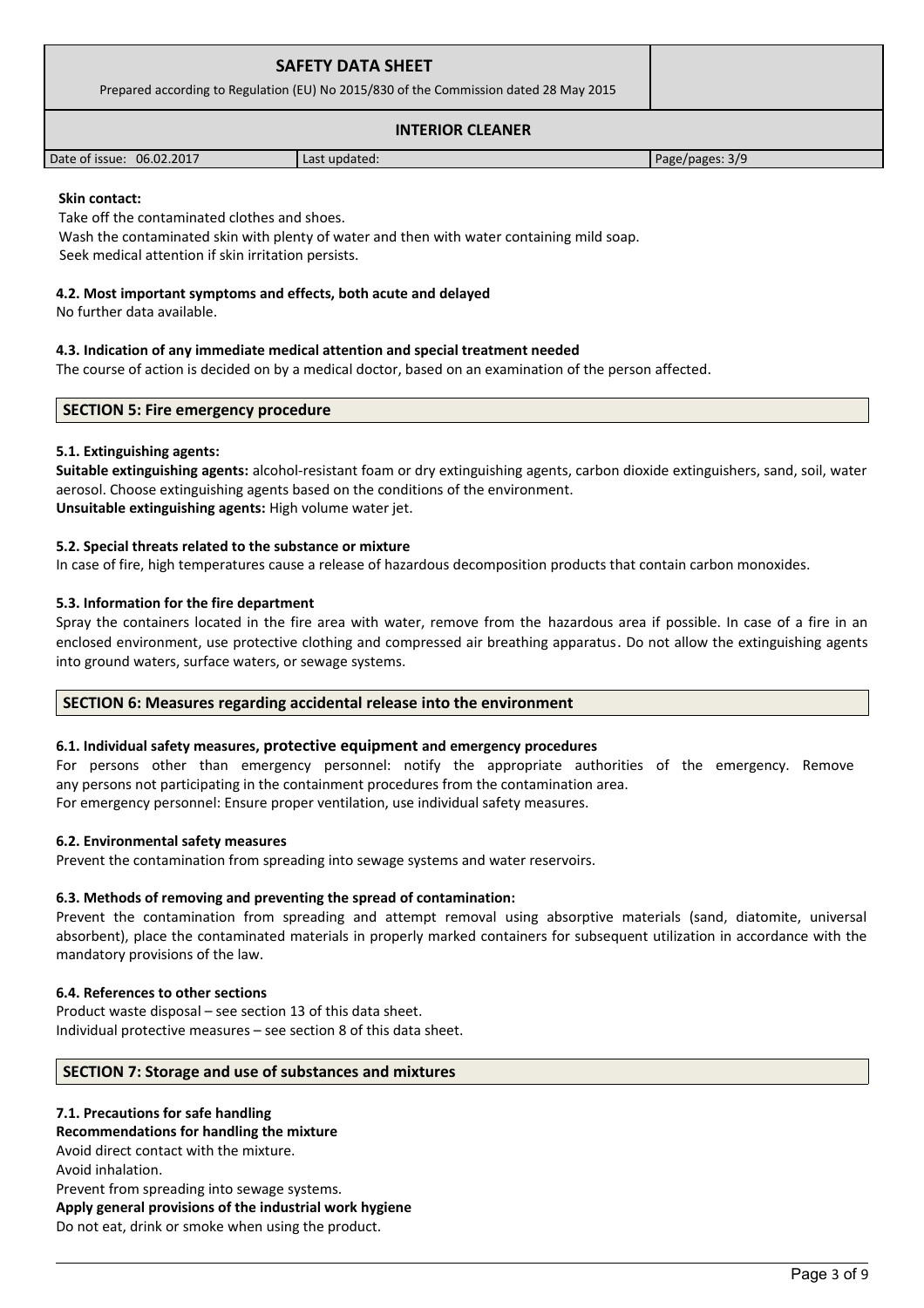| <b>SAFETY DATA SHEET</b><br>Prepared according to Regulation (EU) No 2015/830 of the Commission dated 28 May 2015 |  |
|-------------------------------------------------------------------------------------------------------------------|--|
| <b>INTERIOR CLEANER</b>                                                                                           |  |

Date of issue: 06.02.2017 and a last updated: Page/pages: 4/9

Replace the contaminated clothing. Wash hands thoroughly after handling. Wash contaminated clothing before reusing. Wash hands and face before breaks at work.

# **7.2. Safe storage regulations, including any mutual incompatibility information**

Store in a well-ventilated area. Keep container tightly closed. Store in a cool place. Protect from sunlight and sources of heat. Do not store with food or animal feeding stuffs. Always use containers made of materials analogous to the original ones. Open containers should be handled very carefully so as to prevent spillage.

Do not handle until all safety precautions have been read and understood.

# **7.3. Specific end use(s)**

See section 1.2 of this data sheet.

# **SECTION 8: Exposure controls/individual protective measures**

# **8.1. Control parameters**

### **The national highest acceptable concentration values in the work environment**

in accordance with the Notice of the Minister of Labor and Social Policy of 6 June 2014 on the highest acceptable concentration and intensity of factors detrimental to health in the work environment (Dz.U. (Journal of Laws) 2014, item 817).

| <b>NAME OF THE SUBSTANCE</b> | ΙE  | $NDS$ (mg/m3) | <b>NDSCh</b> (mg/m <sup>3</sup> ) | $N$ DSP (mg/m3) |
|------------------------------|-----|---------------|-----------------------------------|-----------------|
| $- - -$                      | --- | ---           | $- - -$                           | $- - -$         |
|                              |     |               |                                   |                 |

# **8.2. Exposure controls**

**Appropriate technical control measures:** Storage rooms and work stations should be adequately ventilated to keep vapor concentration below the limit value.

# **Appropriate technical control measures**

Storage rooms and work stations should be adequately ventilated. **Individual safety measures** 



# **Face and eye protection**

If while using the product splashing may occur – use tight-fitting safety glasses or faceshield screens according to EN 166. **Skin protection** 



**Hand protection**

Wear protective gloves according to EN 374.

Recommended material:

natural rubber

When selecting glove materials, consider their breakthrough time, rates of diffusion and degradation.

The protective gloves should be regularly changed or replaced immediately if damaged (torn, perforated), or when first signs of wear and changes in their appearance occur (color, flexibility, shape).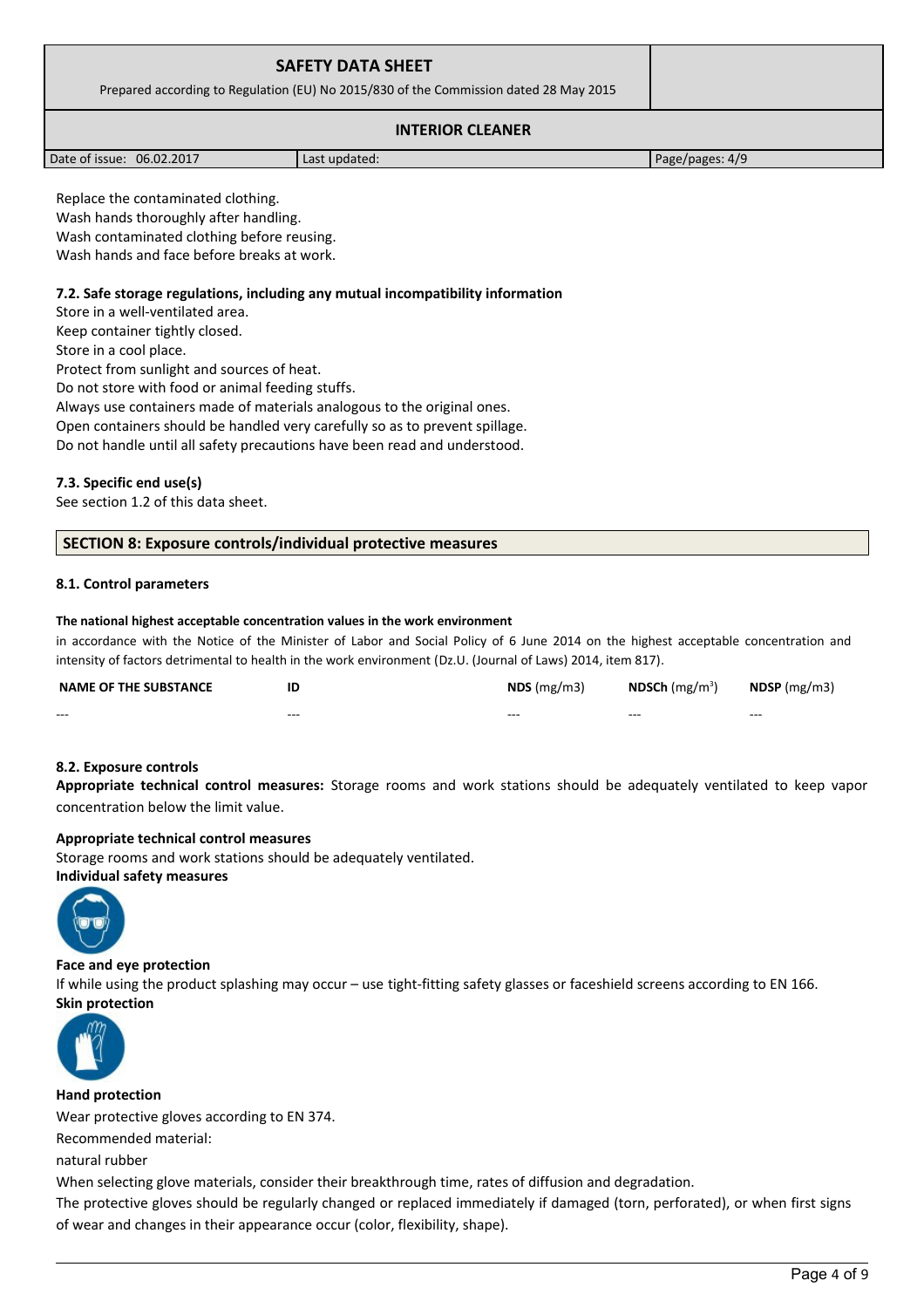| <b>SAFETY DATA SHEET</b><br>Prepared according to Regulation (EU) No 2015/830 of the Commission dated 28 May 2015 |                 |  |  |
|-------------------------------------------------------------------------------------------------------------------|-----------------|--|--|
|                                                                                                                   |                 |  |  |
| Date of issue: 06.02.2017                                                                                         | Page/pages: 5/9 |  |  |
| A protective cream should be applied to all uncovered parts of the body.<br>____                                  |                 |  |  |

### *Body protection*

Use protective workwear.

The selection of individual protection measures must be made taking into account the concentration and quantity of the hazardous substance occurring in the work environment.

### **Respiratory tract protection**

Not necessary if ventilation is adequate.

#### **Environment exposure controls**

Do not discharge into sewage systems or ground waters.

### **General safety and hygiene recommendations**

Follow good hygiene practice.

# **SECTION 9: Physical and chemical properties**

# **9.1. Basic physical and chemical property information**

**Appearance:** Under normal conditions: liquid **Color:** Clear, transparent **Odor:** Distinctive for the product **Odor threshold:** Unspecified **pH:** Unspecified **Melting point/freezing point:** Unspecified **Initial boiling point and boiling range:** 100°C **Flash point:** Not applicable **Flammability (solid, gas):** Not applicable **Upper/lower flammability or explosive limits:** Unspecified **Vapor pressure:** 23 hPa **Vapor density:** Unspecified **Relative density:** 0.98 g/cm<sup>3</sup> **Solubility:** Completely soluble in water **Partition coefficient: n-octanol/water:** Unspecified **Auto-ignition temperature:** Unspecified **Decomposition temperature:** Unspecified **Viscosity:** Unspecified **Explosive properties:**  $\blacksquare$  Not applicable **Oxidizing properties:** Not applicable

**9.2. Additional information** No additional analysis results.

# **SECTION 10: Stability and reactivity**

# **10.1. Reactivity**

The mixture is chemically stable under normal conditions.

# **10.2. Chemical stability**

The product is stable when properly used, stored and transported.

# **10.3. Potential for hazardous reactions**

None

# **10.4. Conditions to avoid**

Avoid high temperatures, direct sunlight, hot surfaces and open fire.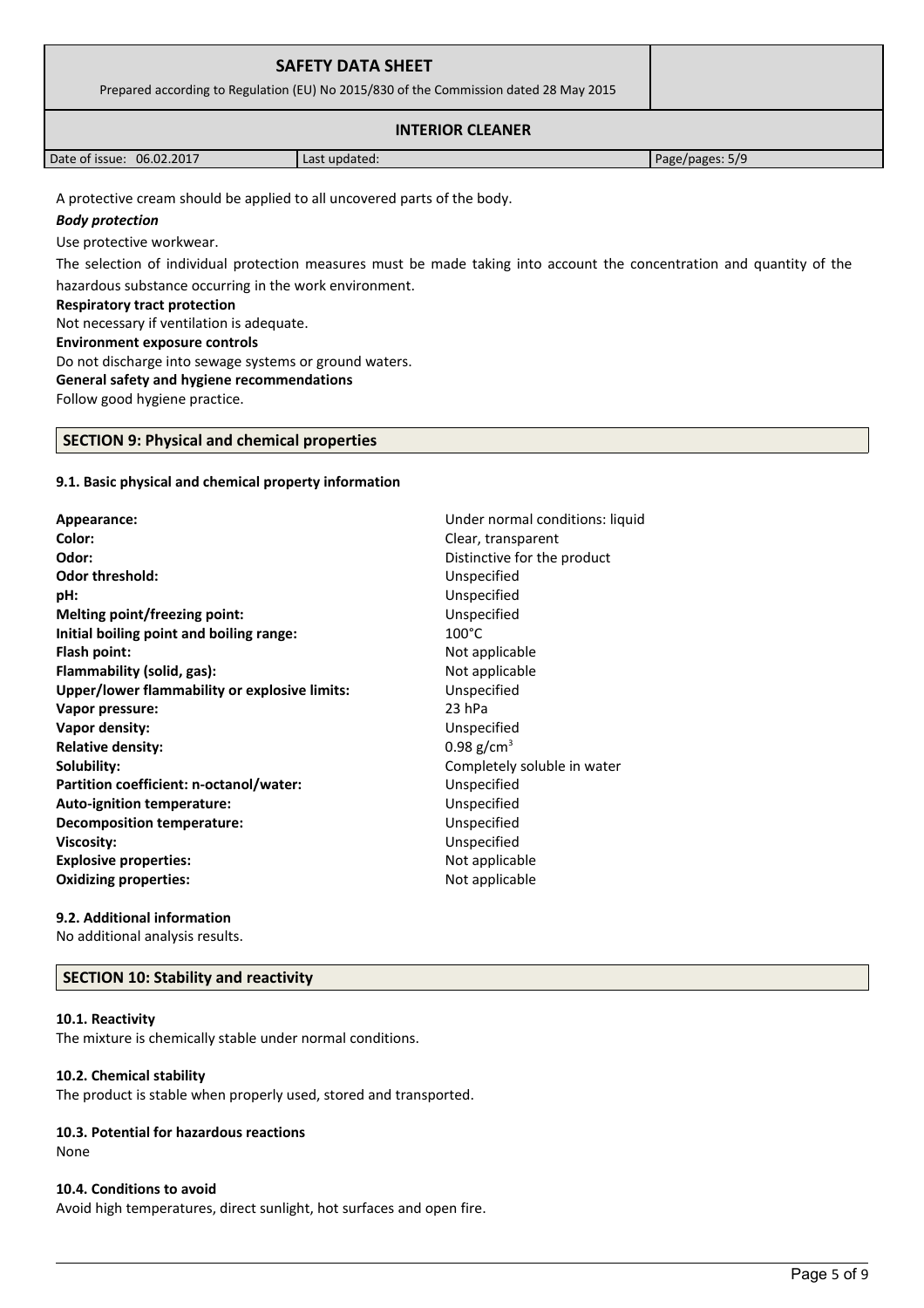| <b>SAFETY DATA SHEET</b><br>Prepared according to Regulation (EU) No 2015/830 of the Commission dated 28 May 2015 |                 |  |
|-------------------------------------------------------------------------------------------------------------------|-----------------|--|
|                                                                                                                   |                 |  |
| Date of issue: 06.02.2017                                                                                         | Page/pages: 6/9 |  |

### **10.5. Incompatible materials**

None

#### **10.6. Hazardous decomposition products**

Do not occur when used in accordance with its purpose.

### **SECTION 11: Toxicological information**

#### **11.1. Information regarding toxicological effects**

#### **Acute toxicity**

Based on available data, the classification criteria are not met.

# **Skin corrosion/irritation**

Based on available data, the classification criteria are not met.

# **Serious eye injury/irritation**

Causes serious eye irritation.

# **Allergenic influence on respiratory tract or skin**

Based on available data, the classification criteria are not met.

### **Mutagenic influence on reproductive cells**

Based on available data, the classification criteria are not met. **Carcinogenicity**

Based on available data, the classification criteria are not met.

#### **Harmful influence on reproductive organs**

Based on available data, the classification criteria are not met.

#### **Toxic influence on target organs – single exposure**

Based on available data, the classification criteria are not met.

#### **Toxic influence on target organs – repeated exposure**

Based on available data, the classification criteria are not met.

# **Hazard caused by aspiration**

Based on available data, the classification criteria are not met.

# **SECTION 12: Environmental information**

#### **12.1. Toxicity** No data

# **12.2. Durability and dissolution potential**

The surfactants contained in the product comply with the biodegradability criteria as laid down in Regulation (EC) 648/2004.

#### **12.3. Bioaccumulation capacity** No data

**12.4. Soil mobility** No data

# **12.5. Results of PBT and vPvB properties evaluation** No data

**12.6. Other harmful effects** No data

# **SECTION 13: Waste disposal**

**13.1. Waste disposal methods**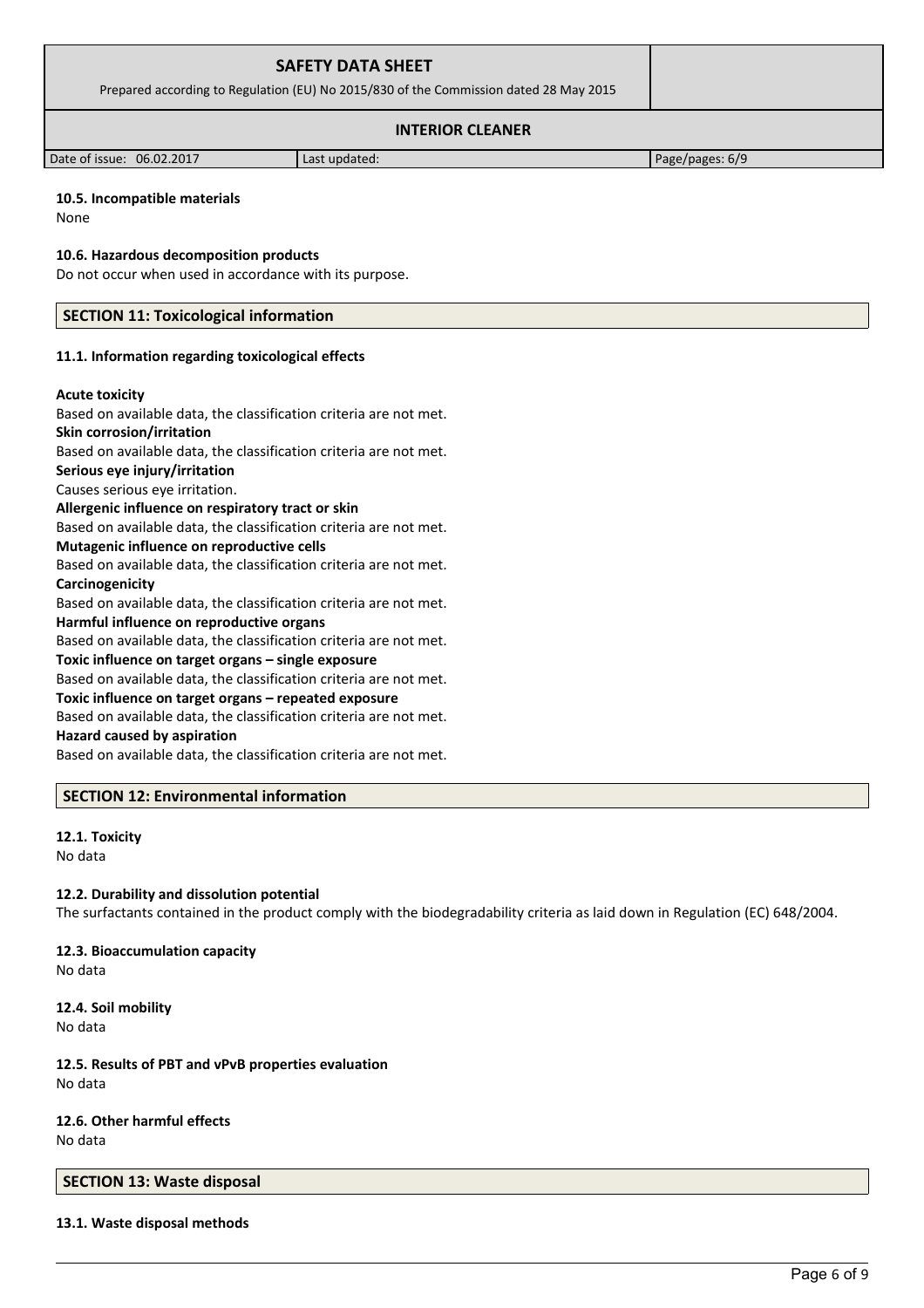| <b>SAFETY DATA SHEET</b><br>Prepared according to Regulation (EU) No 2015/830 of the Commission dated 28 May 2015 |               |                 |
|-------------------------------------------------------------------------------------------------------------------|---------------|-----------------|
|                                                                                                                   |               |                 |
| Date of issue: 06.02.2017                                                                                         | Last updated: | Page/pages: 7/9 |

Empty containers should be transported to an authorized company in order to be reprocessed or recycled.

Do not store with municipal waste.

Do not discharge into sewage systems, surface waters or wastewater.

**Waste code**

Act of 14 December 2012 on waste (Dz.U. (Journal of Laws) 2013, item 21).

Regulation of the Minister of Environment of 9 September 2014 on the waste catalogue (Dz.U. (Journal of Laws) 2014, item 1923).

The waste code must be assigned individually at the location where the waste is produced, depending on the industry in which it is used.

# **SECTION 14: Transport information**

|       |                                              | <b>ADR/RID</b> | <b>IMGD</b>    | <b>IATA</b> |
|-------|----------------------------------------------|----------------|----------------|-------------|
| 14.1. | <b>UN</b> number                             | ---            | $---$          | ---         |
| 14.2. | UN proper shipping name                      |                | $---$          |             |
| 14.3. | <b>Transport hazard class(es)</b>            | ---            | ---            | ---         |
|       | Warning sticker No.                          | ---            | ---            | ---         |
|       |                                              |                |                |             |
| 14.4. | <b>Packing group</b>                         | ---            | $---$          | ---         |
| 14.5. | Threat to the environment                    | ---            | $---$          | ---         |
| 14.6. | Special precautions for users                |                | Not applicable |             |
| 14.7. | Bulk transport in accordance with the MARPOL |                | Not applicable |             |
|       | convention appendix II and the IBC code      |                |                |             |

# **SECTION 15: Legal information**

# **15.1. Provisions of the law regarding safety and protection of the environment in relation to the substance or mixture This safety data sheet has been drawn up based on the following legal acts:**

- 1. Regulation (EC) No 1907/2006 of the European Parliament and of the Council of 18 December 2006 concerning the Registration, Evaluation, Authorization and Restriction of Chemicals (REACH), establishing a European Chemicals Agency, amending Directive 1999/45/EC and repealing Council Regulation (EEC) No 793/93 and Commission Regulation (EC) No 1488/94 as well as Council Directive 76/769/EEC and Commission Directives 91/155/EEC, 93/67/EEC, 93/105/EC and 2000/21/EC.
- 2. Regulation (EC) No 1272/2008 of the European Parliament and of the Council of 16 December 2008 on classification, labeling and packaging of substances and mixtures, amending and repealing Directives 67/548/EEC and 1999/45/EC, and amending Regulation (EC) No 1907/2006. [ATP1, ATP2, ATP3, ATP4, ATP5, ATP6]
- 3. Commission Regulation (EU) 2015/830 of 28 May 2015 amending Regulation (EC) No 1907/2006 of the European Parliament and of the Council on the Registration, Evaluation, Authorization and Restriction of Chemicals (REACH) as corrected (replaces Regulation EC No 453/2015)
- 4. Act of 25 February 2011 on the chemical substances and their mixtures (DZ.U. (Journal of Laws) No 63, item 322 with amendments).
- 5. Regulation of the Minister of Labor and Social Policy of 6 June 2014 on maximum permissible concentration and intensity of agents harmful to health in the work environment (Dz.U. (Journal of Laws) item 817).
- 6. Act of 14 December 2012 on waste (Dz.U. (Journal of Laws) 2013, item 21).
- 7. Regulation of the Minister of Environment of 9 September 2014 on the waste catalogue (Dz.U. (Journal of Laws) 2014, item 1923).
- 8. Classification of dangerous goods according to the European Agreement concerning the International Carriage of Dangerous Goods by Road (ADR).
- 9. Regulation of the Minister of Labor and Social Policy of 26 September 1997 on general provisions of occupational safety and health (Dz.U. (Journal of Laws) 2003 No 169, item 1650 with amendments).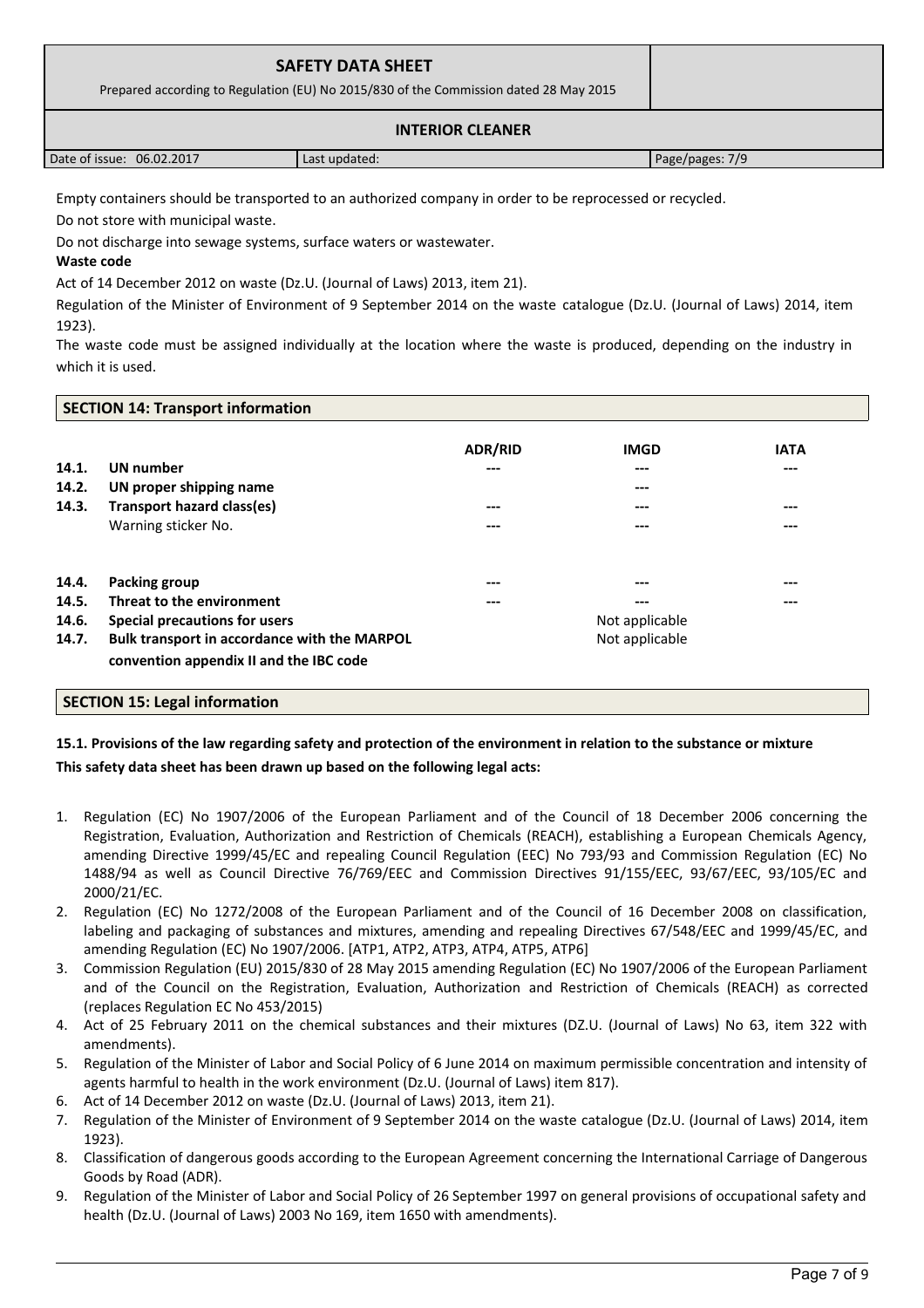| <b>SAFETY DATA SHEET</b><br>Prepared according to Regulation (EU) No 2015/830 of the Commission dated 28 May 2015 |               |                 |
|-------------------------------------------------------------------------------------------------------------------|---------------|-----------------|
|                                                                                                                   |               |                 |
| Date of issue: 06.02.2017                                                                                         | Last updated: | Page/pages: 8/9 |

10. Regulation of the Minister of Health of 30 December 2004 on occupational health and safety related to the presence of chemical agents in the workplace (Dz.U. (Journal of Laws) 2005 No 11, item 86 with amendments).

 Regulation of the Minister of Economy of 21 December 2005 on essential requirements for personal protection (Dz.U. (Journal of Laws) No 259, item 2173).

# **15.2. Chemical safety evaluation**

No chemical safety evaluation for the mixture.

### **SECTION 16: Additional information**

List of hazard statements from section: 3 **H302** Harmful if swallowed **H315** Causes skin irritation **H318** Causes serious eye damage **H319** Causes serious eye irritation

**CAS** (Chemical Abstracts Service)

**EC number** means one of the following:

- the number of the substance as given in the European Inventory of Existing Chemical Substances (EINECS),
- the number of the substance as given in the European List of Notified Chemical Substances (ELINCS)
- the number in the inventory of chemical substances listed in the European Commission's publication "No-longer polymers"

### **Description of used abbreviations, acronyms and symbols:**

**NDS** - maximum allowable concentration of substances hazardous to health in work environment

**NDSCh** - temporary maximum allowable concentration

**NDSP** - highest maximum allowable concentration

**UN number** - the four-digit number that identifies hazardous materials and articles (UN No)

**ADR** - the European Agreement concerning the International Carriage of Dangerous Goods by Road

**RID** - the Regulation concerning the International Carriage of Dangerous Goods by Rail

**IMDG** - International Maritime Dangerous Goods Code

**IATA** – International Air Transport Association

**vPvB** (substance) very Persistent very Bioaccumulable

**PBT** (substance) Persistent Bioaccumulative Toxic

**LD50** Lethal dose required to kill half the members of a tested population

**LC50** Lethal concentration required to kill half the members of a tested population

**ECX** Concentration at which X% inhibition of growth or growth rate is observed

**NOEL** The highest concentration with no effect observed

**BOD** Biochemical Oxygen Demand (BZT) pl: Biochemiczne Zapotrzebowanie Tlenu

**COD** Chemical Oxygen Demand (ChZT) pl: Chemiczne Zapotrzebowanie Tlenu

**ThOD** Theoretical Oxygen Demand - pl: Teoretyczne Zapotrzebowanie Tlenu

# **Additional information:**

The product described in the safety data sheet should be kept and used in accordance with the good industrial practice and all legal regulations.

The information included in the safety data sheet, based on the current knowledge, is aimed at the description of the product from the point of view of the legal regulations concerning safety, health and environment protection. They should not be construed as a warranty for any specific properties.

The user is responsible for ensuring conditions of safe use of the product and is liable for the effects of the improper use of this product.

The safety data sheet has been issued by: EKOS S.C. 80-266 Gdańsk, al. Grunwaldzka 205/209 phone number: 58 305 37 46, [e-mail ekos@ekos.gda.pl](mailto:e-mail%20%20ekos@ekos.gda.pl) [www.ekos.gda.pl](http://www.ekos.gda.pl/)